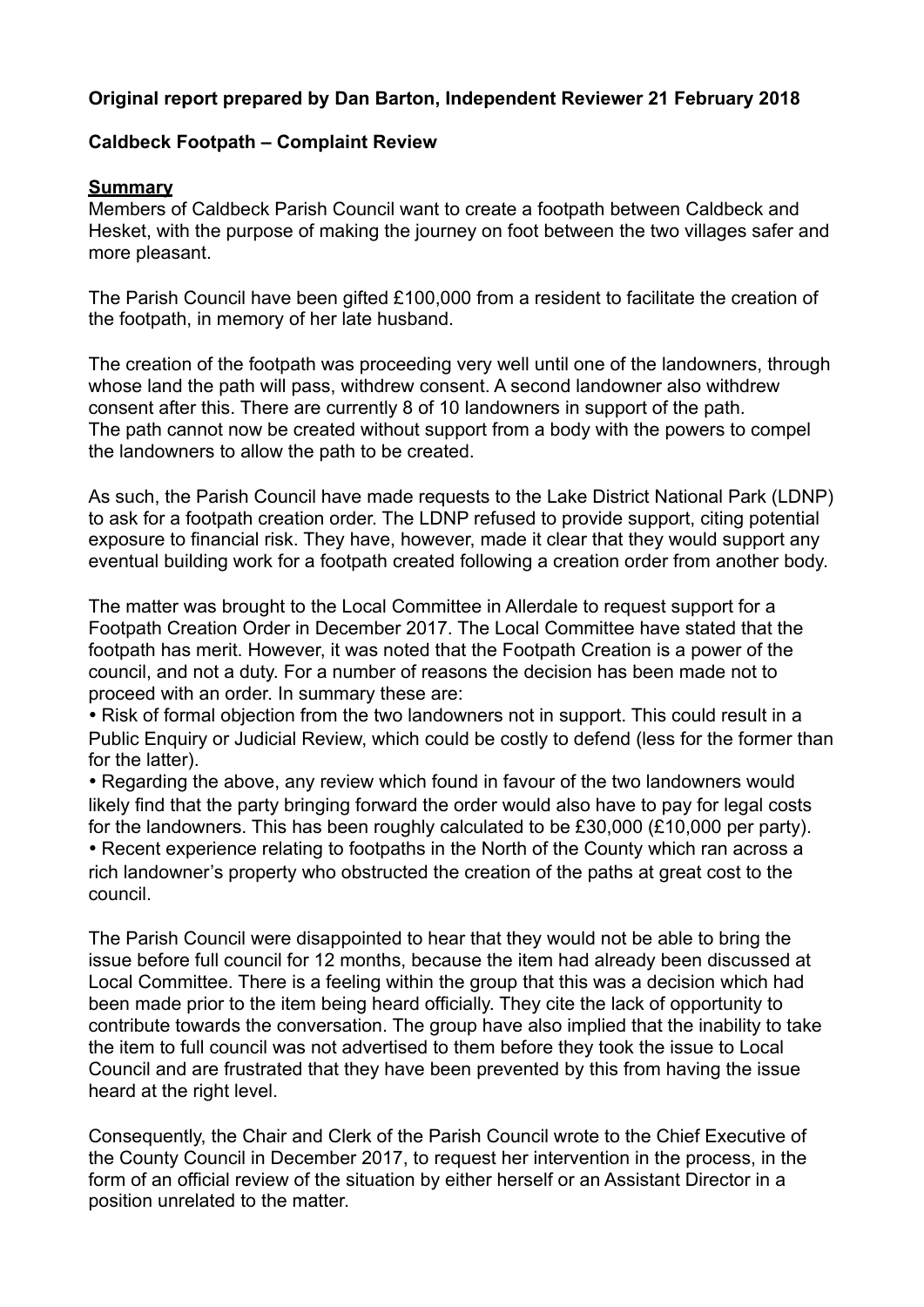# **Review**

To review the situation, I have read all of the relevant documentation, and have either discussed with or received information from colleagues in Economy and Environment, and Highways, Transport and Fleet. I also visited the Parish Council to discuss the matter with the Chair and Clerk. As part of this visit, I undertook an inspection of the proposed site, and have concluded the following:

• The proposal has merit

• The Parish Council have not had the opportunity to escalate their concerns in the way they had hoped.

• There is a risk of significant negative publicity for the County Council if we do not support the project.

• There is a risk of financial liability to the County Council if unsuccessful.

## **Risks**

If the County Council agrees to support a footpath creation order, and the two landowners decide to contest, then a Judicial Review, with associated legal costs, would be the convened. The review could find in favour of the landowners, leaving the Council with legal costs to pay, and no footpath.

Not to support a footpath creation order would protect the Council from financial exposure as detailed above. However, it is likely that there would be negative press coverage, and possible reputational damage. This would be due in large part to the fact that the funding for the project is covered, in its entirety (exclusive of possible legal fees) by the sum donated, which would be withdrawn in the event of non-action.

## **Opportunities**

If the County Council agreed to support a footpath creation order, this would be an important gesture, likely to been well-reported in the press, even if the landowners successfully challenge.

A Public Enquiry or Judicial Review which found in favour of the landowners at cost to the Council would also enable any future requests of this type to be turned down, if necessary, with reference to the precedent.

The Parish Council have made it clear that they will remain responsible for the ongoing maintenance of the path, including surfaces and hedging.

Finally, the creation of the footpath would be of benefit, in terms of safety, accessibility and public health, if successful.

| <b>Action</b>                                                                                                              | <b>Outcome</b>    | <b>Cost/Benefit</b>                                                                         |
|----------------------------------------------------------------------------------------------------------------------------|-------------------|---------------------------------------------------------------------------------------------|
| 1. CCC support footpath<br>creation order, landowners<br>capitulate.                                                       | Footpath created. | No financial cost<br><b>Reputation enhanced</b><br>Footpath's benefits realised             |
| 2. CCC support footpath<br>creation order, landowners<br>challenge, Judicial Review<br>takes place, challenge<br>rejected. | Footpath created. | Up to £10,000 cost to Council<br><b>Reputation enhanced</b><br>Footpath's benefits realised |

## **Scenarios**